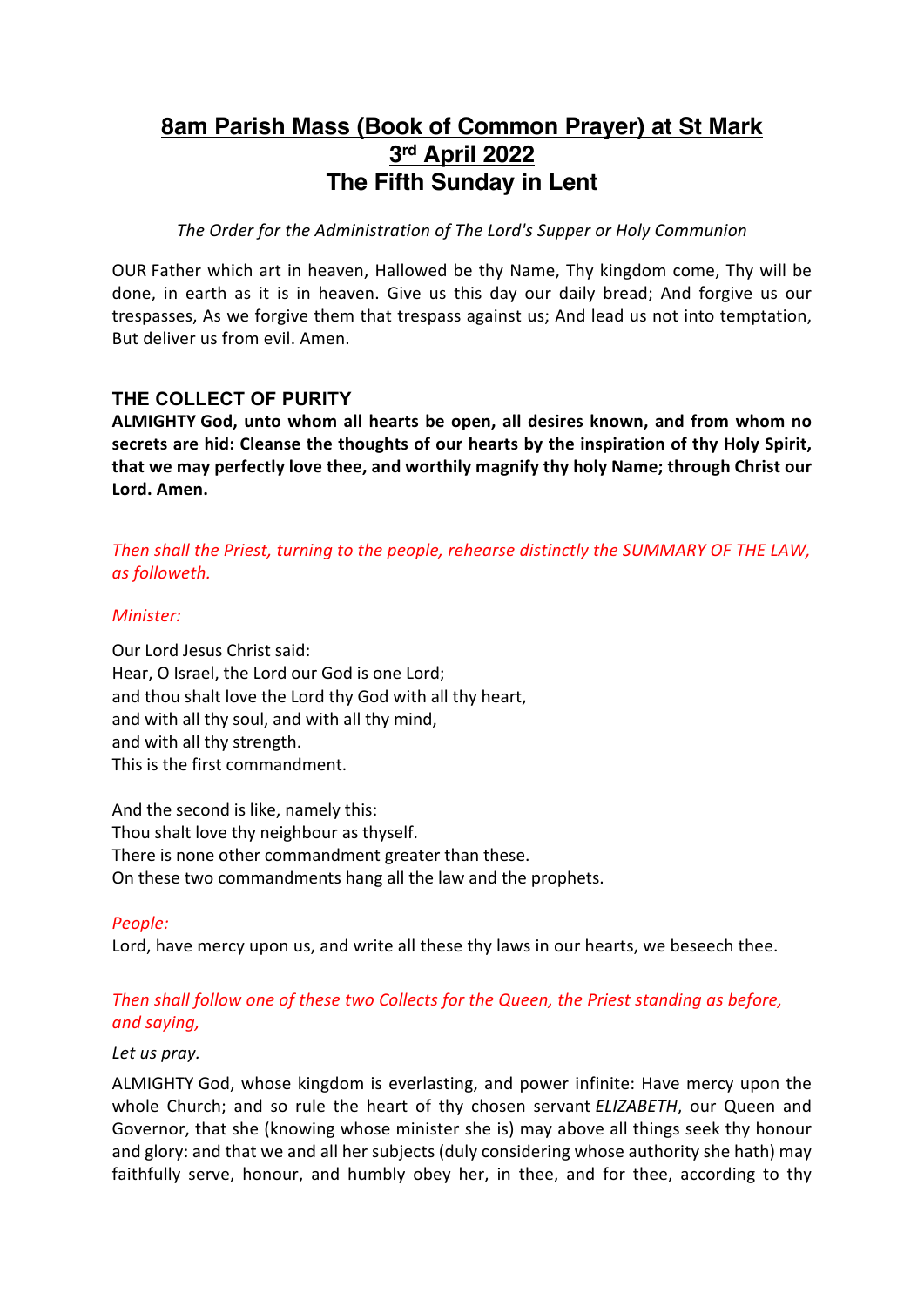blessed Word and ordinance; through Jesus Christ our Lord, who with thee and the Holy Ghost liveth and reigneth, ever one God, world without end. **Amen.**

#### *Or,*

ALMIGHTY and everlasting God, we are taught by thy holy Word, that the hearts of Kings are in thy rule and governance, and that thou dost dispose and turn them as it seemeth best to thy godly wisdom: We humbly beseech thee so to dispose and govern the heart of ELIZABETH thy servant, our Queen and Governor, that in all her thoughts, words, and works, she may ever seek thy honour and glory, and study to preserve thy people committed to her charge, in wealth, peace and godliness: Grant this, O merciful Father, for thy dear Son's sake, Jesus Christ our Lord. **Amen.**

### *Then shall be said the Collect of the Day*

WE beseech thee, Almighty God, mercifully to look upon thy people; that by thy great goodness they may be governed and preserved evermore, both in body and soul; through Jesus Christ our Lord. Amen.

*And immediately after the Collect the Priest shall read the Epistle, saying,* The *Epistle is written in the 9th Chapter of the letter to the Hebrews beginning at the 11th Verse (Hebrews 9.11-15)*

CHRIST being come an High Priest of good things to come, by a greater and more perfect tabernacle, not made with hands; that is to say, not of this building; neither by the blood of goats and calves; but by his own blood he entered in once into the holy place, having obtained eternal redemption for us. For if the blood of bulls and of goats, and the ashes of an heifer sprinkling the unclean, sanctifieth to the purifying of the flesh; how much more shall the blood of Christ, who, through the eternal Spirit, offered himself without spot to God, purge your conscience from dead works to serve the living God? And for this cause he is the Mediator of the new testament, that by means of death, for the redemption of the transgressions that were under the first testament, they which are called might receive the promise of eternal inheritance.

*And the Epistle ended, the priest shall say,* Here endeth the Epistle.

## *Then shall the Gospel be read (the people all standing up) saying,* The holy Gospel is written in the **8th** Chapter of **St John** beginning at the **46th Verse** *(St. John 8.46-59).*

JESUS said, Which of you convinceth me of sin? and if I say the truth, why do ye not believe me? He that is of God heareth God's words; ye therefore hear them not, because ye are not of God. Then answered the Jews, and said unto him, Say we not well, that thou art a Samaritan, and hast a devil? Jesus answered, I have not a devil; but I honour my Father, and ye do dishonour me. And I seek not mine own glory; there is one that seeketh and judgeth. Verily, verily, I say unto you, If a man keep my saying, he shall never see death. Then said the Jews unto him, Now we know that thou hast a devil: Abraham is dead, and the prophets; and thou sayest, If a man keep my saying, he shall never taste of death. Art thou greater than our father Abraham, which is dead? and the prophets are dead: whom makest thou thyself? Jesus answered, If I honour myself, my honour is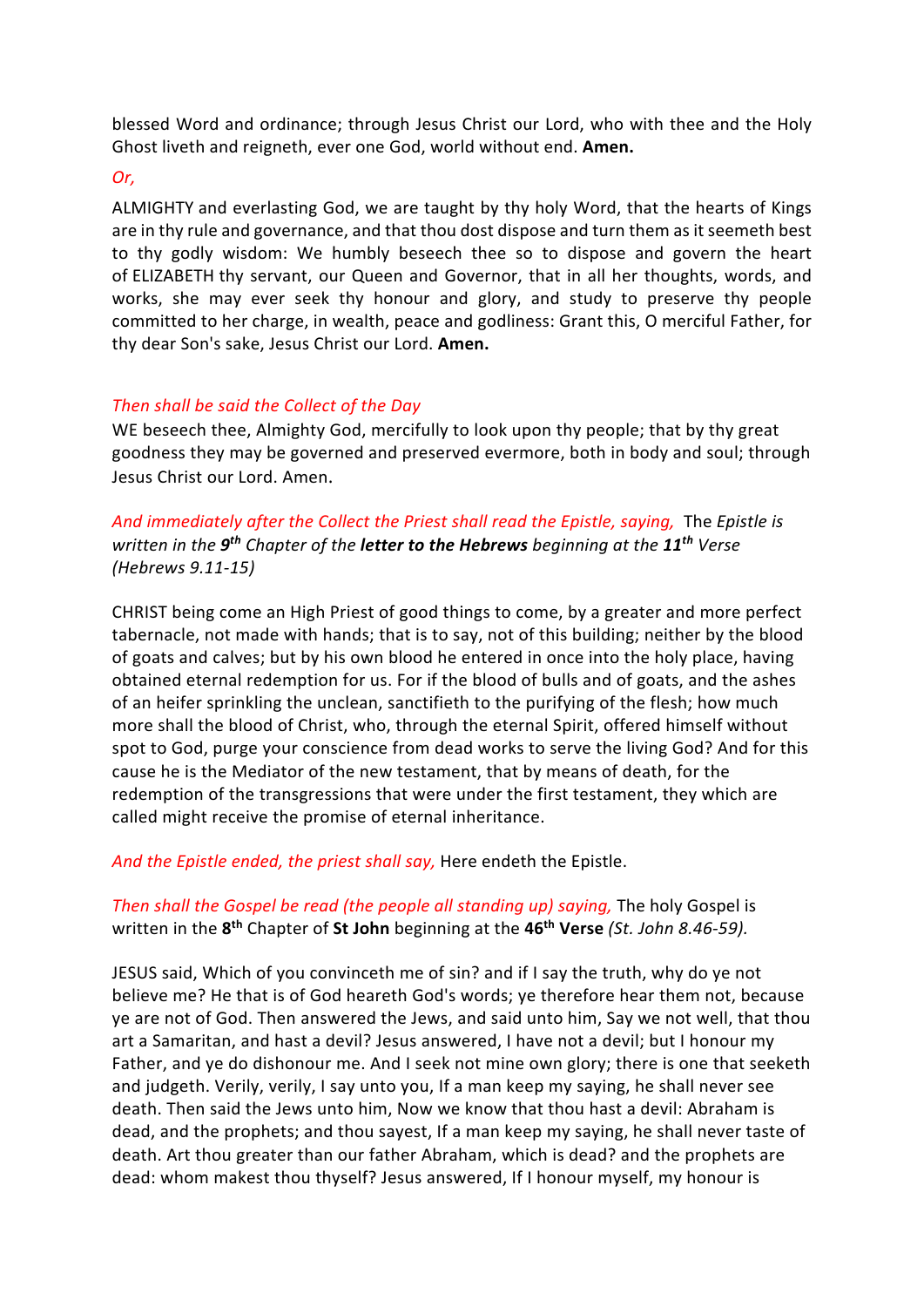nothing; it is my Father that honoureth me, of whom ye say, that he is your God: yet ye have not known him; but I know him: and if I should say, I know him not, I shall be a liar like unto you; but I know him, and keep his saying. Your father Abraham rejoiced to see my day, and he saw it, and was glad. Then said the Jews unto him, Thou art not yet fifty years old, and hast thou seen Abraham? Jesus said unto them, Verily, verily, I say unto you, Before Abraham was, I am. Then took they up stones to cast at him: but Jesus hid himself, and went out of the temple.

## *And the Gospel ended, shall be said the Creed following, the people still standing as before.*

I BELIEVE in one God the Father Almighty, Maker of heaven and earth, And of all things visible and invisible:

And in one Lord Jesus Christ, the only-begotten Son of God, Begotten of his Father before all worlds, God of God, Light of Light, Very God of very God, Begotten, not made, Being of one substance with the Father, By whom all things were made: Who for us men and for our salvation came down from heaven, And was incarnate by the Holy Ghost of the Virgin Mary, And was made man, And was crucified also for us under Pontius Pilate. He suffered and was buried, And the third day he rose again according to the Scriptures, And ascended into heaven, And sitteth on the right hand of the Father. And he shall come again with glory to judge both the quick and the dead: Whose kingdom shall have no end.

And I believe in the Holy Ghost, The Lord and giver of life, Who proceedeth from the Father and the Son, Who with the Father and the Son together is worshipped and glorified, Who spake by the Prophets. And I believe one Catholick and Apostolick Church. I acknowledge one Baptism for the remission of sins. And I look for the Resurrection of the dead, And the life of the world to come. Amen.

# *Then shall the Priest return to the Lord's Table, and begin the Offertory, saying the Sentence following.*

Lay not up for yourselves treasure upon the earth; where the rust and moth doth corrupt, and where thieves break through and steal: but lay up for yourselves treasures in heaven; where neither rust nor moth doth corrupt, and where thieves do not break through and steal. *St. Matthew 6.*

#### *Let us pray for the whole state of Christ's Church militant here in earth.*

ALMIGHTY and everliving God, who by thy holy Apostle hast taught us to make prayers and supplications, and to give thanks, for all men:

We humbly beseech thee most mercifully [*\**to accept our alms and oblations, and] to receive these our prayers, which we offer unto thy Divine Majesty; beseeching thee to inspire continually the universal Church with the spirit of truth, unity, and concord:

And grant, that all they that do confess thy holy Name may agree in the truth of thy holy Word, and live in unity, and godly love.

We beseech thee also to save and defend all Christian Kings, Princes, and Governors; and specially thy servant ELIZABETH our Queen; that under her we may be godly and quietly governed: And grant unto her whole Council, and to all that are put in authority under her,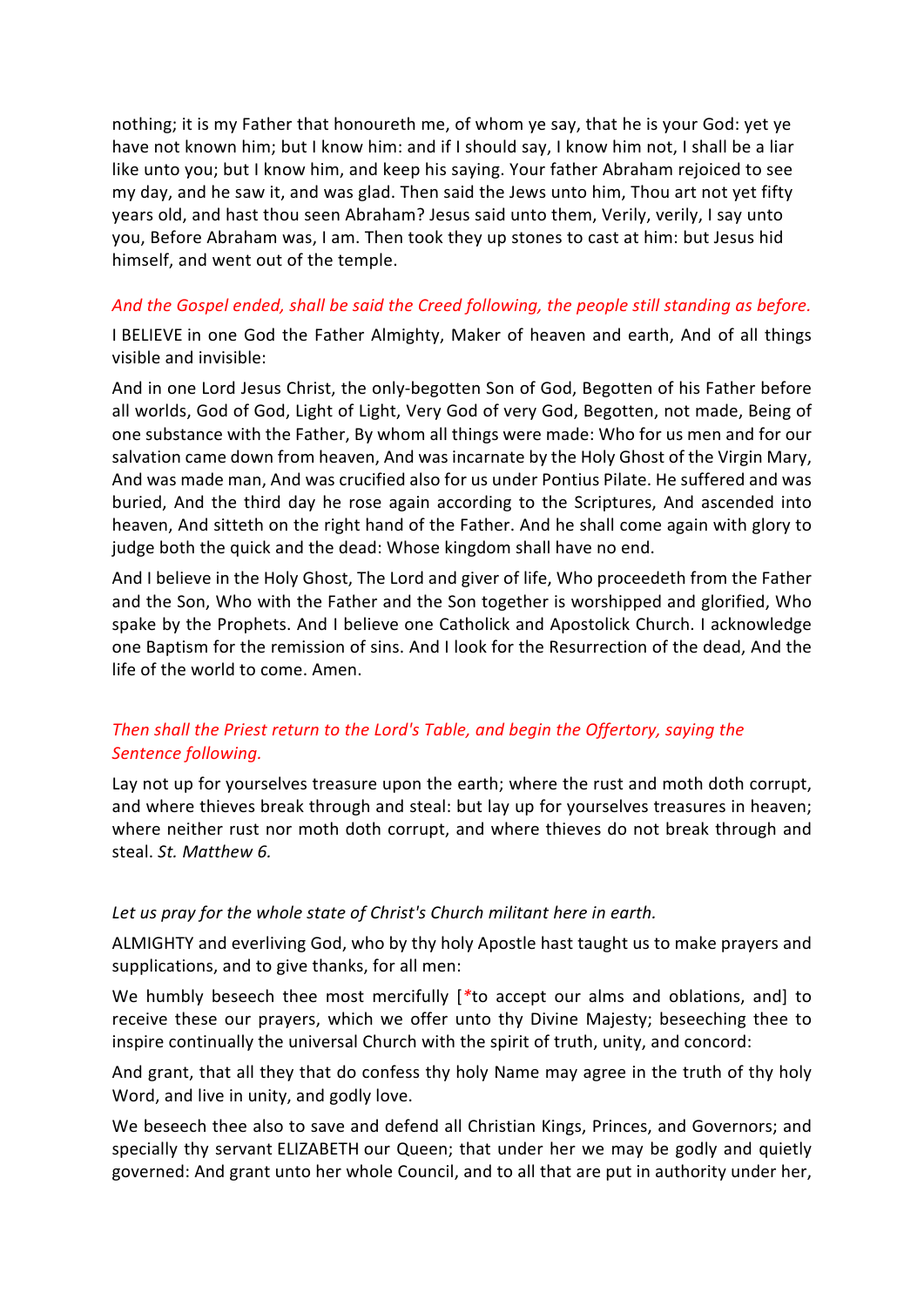that they may truly and indifferently minister justice, to the punishment of wickedness and vice, and to the maintenance of thy true religion, and virtue.

Give grace, O heavenly Father, to all Bishops and Curates, that they may both by their life and doctrine set forth thy true and lively Word, and rightly and duly administer thy holy Sacraments:

And to all thy people give thy heavenly grace; and specially to this congregation here present; that, with meek heart and due reverence, they may hear, and receive thy holy Word; truly serving thee in holiness and righteousness all the days of their life.

And we most humbly beseech thee of thy goodness, O Lord, to comfort and succour all them, who in this transitory life are in trouble, sorrow, need, sickness, or any other adversity.

And we also bless thy holy Name for all thy servants departed this life in thy faith and fear; beseeching thee to give us grace so to follow their good examples, that with them we may be partakers of thy heavenly kingdom: Grant this, O Father, for Jesus Christ's sake, our only Mediator and Advocate. **Amen.**

### *Then shall the Priest say to them that come to receive the holy Communion,*

YE that do truly and earnestly repent you of your sins, and are in love and charity with your neighbours, and intend to lead a new life, following the commandments of God, and walking from henceforth in his holy ways:

Draw near with faith, and take this holy Sacrament to your comfort; and make your humble confession to Almighty God, meekly kneeling upon your knees.

# *Then shall this general Confession be made*

ALMIGHTY God, Father of our Lord Jesus Christ, Maker of all things, Judge of all men: We acknowledge and bewail our manifold sins and wickedness, Which we from time to time most grievously have committed, By thought, word, and deed, Against thy Divine Majesty, Provoking most justly thy wrath and indignation against us. We do earnestly repent, And are heartily sorry for these our misdoings; The remembrance of them is grievous unto us; The burden of them is intolerable. Have mercy upon us, Have mercy upon us, most merciful Father; For thy Son our Lord Jesus Christ's sake, Forgive us all that is past; And grant that we may ever hereafter Serve and please thee In newness of life, To the honour and glory of thy Name; Through Jesus Christ our Lord. **Amen.**

#### *Then shall the Priest stand up, and turning to the people, pronounce this Absolution*

ALMIGHTY God, our heavenly Father, who of his great mercy hath promised forgiveness of sins to all them that with hearty repentance and true faith turn unto him; Have mercy upon you; pardon and deliver you from all your sins; confirm and strengthen you in all goodness; and bring you to everlasting life; through Jesus Christ our Lord. **Amen.**

*Then shall the Priest say,*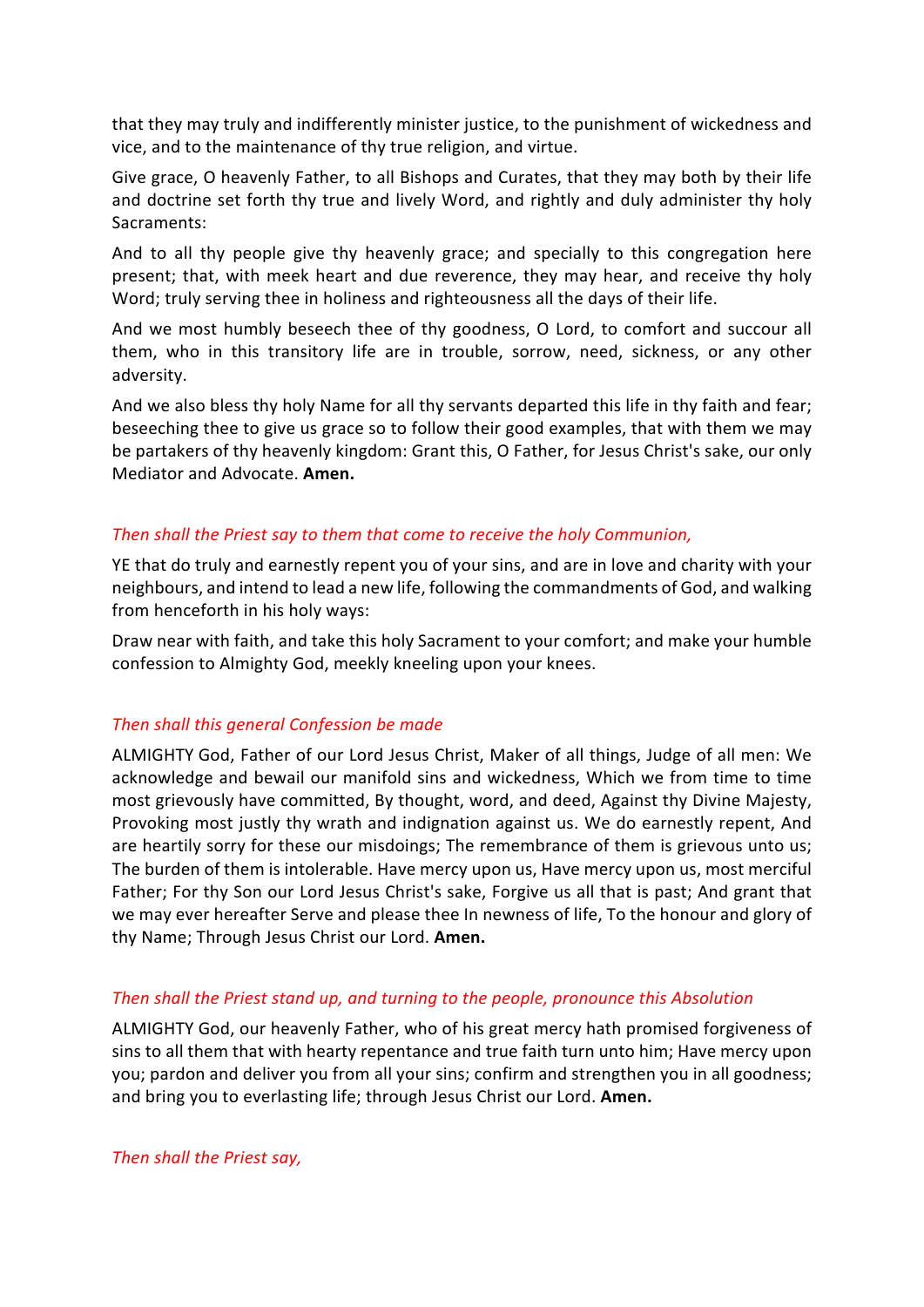*Hear what comfortable words our Saviour Christ saith unto all that truly turn to him.*

COME unto me all that travail and are heavy laden, and I will refresh you. *St. Matthew 11.28*

So God loved the world, that he gave his only-begotten Son, to the end that all that believe in him should not perish, but have everlasting life. *St. John 3.16*

## *Hear also what Saint Paul saith.*

This is a true saying, and worthy of all men to be received, that Christ Jesus came into the world to save sinners. *1 St. Timothy 1.15*

### *Hear also what Saint John saith.*

If any man sin, we have an Advocate with the Father, Jesus Christ the righteous; and he is the propitiation for our sins. *1 St. John 2.1*

# *After which the Priest shall proceed, saying,*

*Priest.* Lift up your hearts. *Answer.* We lift them up unto the Lord. *Priest.* Let us give thanks unto our Lord God. *Answer.* It is meet and right so to do.

# *Then shall the Priest turn to the Lord's Table and say,*

IT is very meet, right, and our bounden duty, that we should at all times, and in all places, give thanks unto thee, O Lord, Holy Father, Almighty, Everlasting God.

BUT chiefly are we bound to praise thee for the glorious Resurrection of thy Son Jesus Christ our Lord: for he is the very Paschal Lamb, which was offered for us, and hath taken away the sin of the world; who by his death hath destroyed death, and by his rising to life again hath restored to us everlasting life.

THEREFORE with Angels and Archangels, and with all the company of heaven, we laud and magnify thy glorious Name; evermore praising thee, and saying: Holy, holy, holy, Lord God of hosts, heaven and earth are full of thy glory: Glory be to thee, O Lord most High. Amen.

# *Then shall the Priest and all them that shall receive the Communion say this Prayer following.*

WE do not presume to come to this thy Table, O merciful Lord, trusting in our own righteousness, but in thy manifold and great mercies. We are not worthy so much as to gather up the crumbs under thy Table. But thou art the same Lord, whose property is always to have mercy: Grant us therefore, gracious Lord, so to eat the flesh of thy dear Son Jesus Christ, and to drink his blood, that our sinful bodies may be made clean by his body, and our souls washed through his most precious blood, and that we may evermore dwell in him, and he in us. **Amen.**

# *Then the Priest, standing before the Table, shall say the Prayer of Consecration, as followeth.*

ALMIGHTY God, our heavenly Father, who of thy tender mercy didst give thine only Son Jesus Christ to suffer death upon the Cross for our redemption; who made there (by his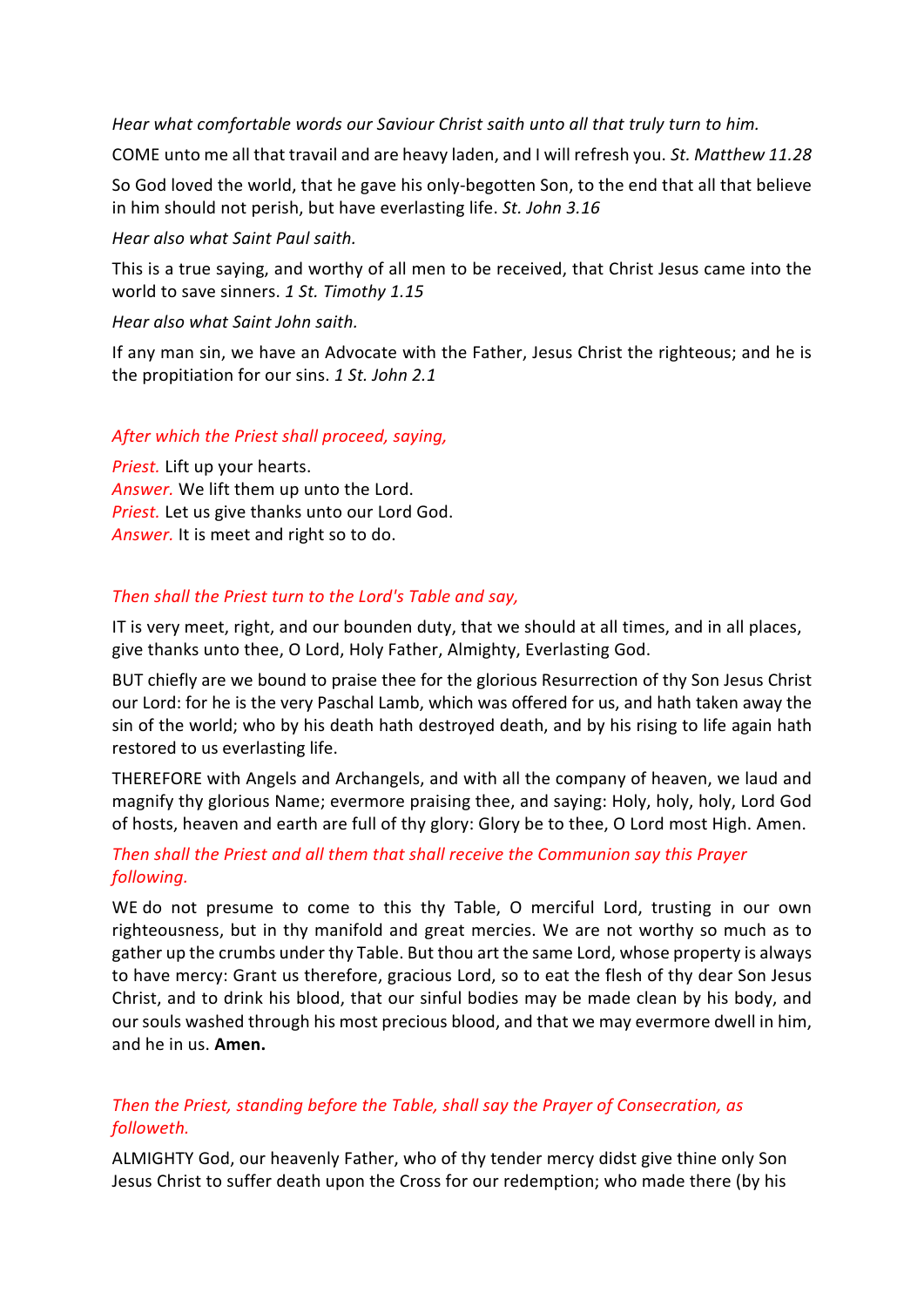one oblation of himself once offered) a full, perfect, and sufficient sacrifice, oblation, and satisfaction, for the sins of the whole world; and did institute, and in his holy Gospel command us to continue, a perpetual memory of that his precious death, until his coming again: Hear us, O merciful Father, we most humbly beseech thee; and grant that we receiving these thy creatures of bread and wine, according to thy Son our Saviour Jesus Christ's holy institution, in remembrance of his death and passion, may be partakers of his most blessed Body and Blood: who, in the same night that he was betrayed, took Bread; and, when he had given thanks, he brake it, and gave it to his disciples, saying, Take, eat; this is my Body which is given for you: Do this in remembrance of me. Likewise after supper he took the Cup; and, when he had given thanks, he gave it to them, saying, Drink ye all of this; for this is my Blood of the New Testament, which is shed for you and for many for the remission of sins: Do this, as oft as ye shall drink it, in remembrance of me. **Amen.**

# *Then shall the Minister first receive the Communion in both kinds and then proceed to deliver the same the people, into their hands, all meekly kneeling. The Bread is given with the following words,*

THE Body of our Lord Jesus Christ, which was given for thee, preserve thy body and soul unto everlasting life: Take and eat this in remembrance that Christ died for thee, and feed on him in thy heart by faith with thanksgiving.

#### *And the Minister that delivereth the Cup to any one shall say,*

THE Blood of our Lord Jesus Christ, which was shed for thee, preserve thy body and soul unto everlasting life: Drink this in remembrance that Christ's Blood was shed for thee, and be thankful.

*When all have communicated, the Minister shall return to the Lord's Table, and reverently place upon it what remaineth of the consecrated Elements, covering the same with a fair linen cloth.*

#### *Then shall the Priest say the Lord's Prayer, the people repeating every petition.*

OUR Father, which art in heaven, Hallowed be thy Name, Thy kingdom come, Thy will be done, in earth as it is in heaven. Give us this day our daily bread; And forgive us our trespasses, As we forgive them that trespass against us; And lead us not into temptation, But deliver us from evil. For thine is the kingdom, the power, and the glory, For ever and ever. Amen.

#### *After shall be said as followeth.*

O LORD and heavenly Father, we thy humble servants entirely desire thy fatherly goodness mercifully to accept this our sacrifice of praise and thanksgiving; most humbly beseeching thee to grant, that by the merits and death of thy Son Jesus Christ, and through faith in his blood, we and all thy whole Church may obtain remission of our sins, and all other benefits of his passion. And here we offer and present unto thee, O Lord, ourselves, our souls and bodies, to be a reasonable, holy, and lively sacrifice unto thee; humbly beseeching thee, that all we, who are partakers of this holy Communion, may be fulfilled with thy grace and